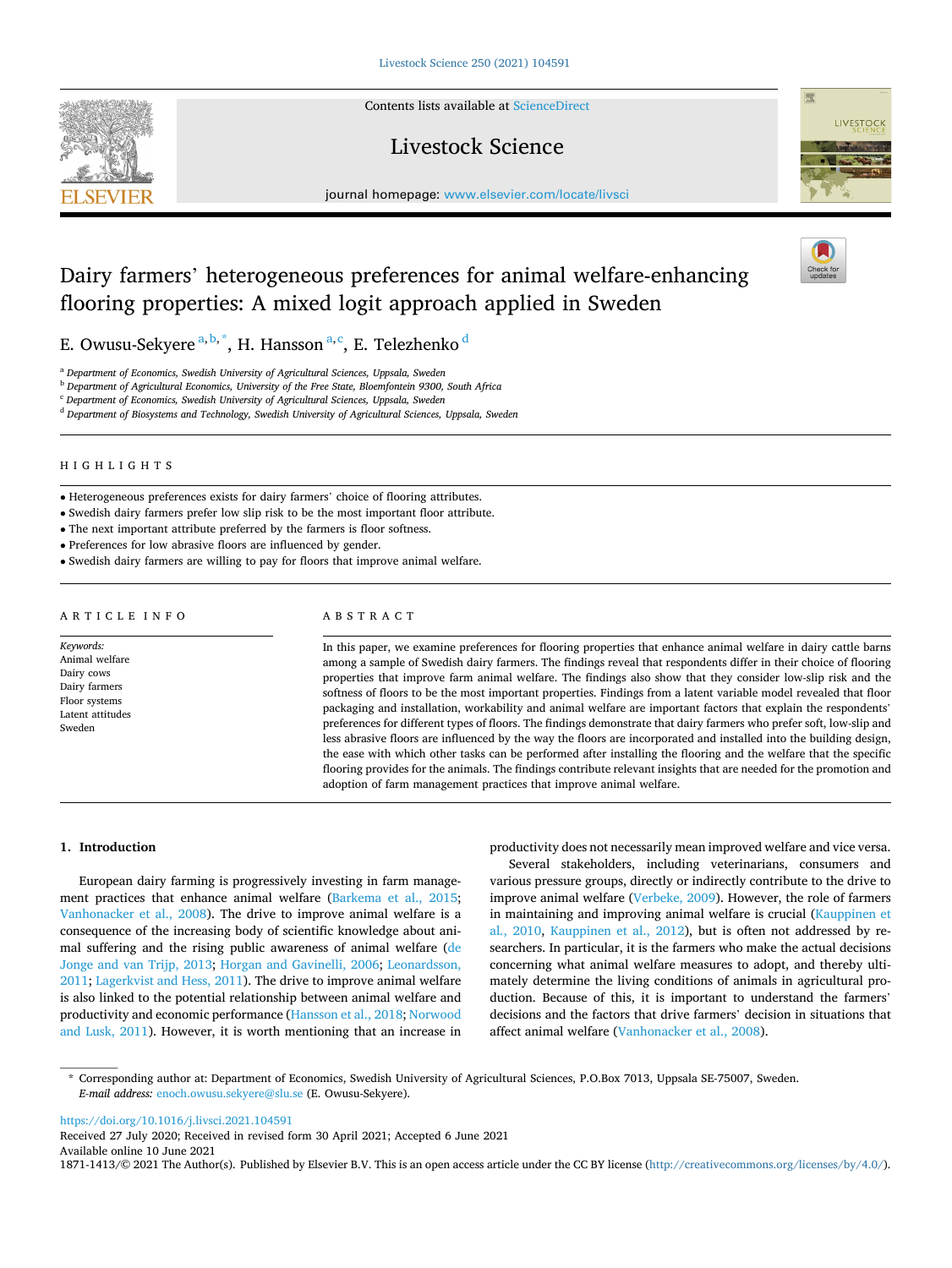One of the housing management practices that is gaining particular attention from dairy farmers is the type of flooring systems used in alleys and waiting areas in free-stall housing, because animals have direct contact with floors, and this has direct or indirect effects on animal welfare ([Bergsten et al., 2015](#page-8-0); [Platz et al., 2008\)](#page-8-0). Exposure to insufficient bedding and poor walking surfaces in cattle barns have been repeatedly addressed as risk factors for claw disorders and lameness ([Barker et al., 2010](#page-8-0); Potterton et al., 2012). Claw and leg disorders associated with lameness are considered to be one of the most important animal welfare issues in dairy production , and is the major cause of mortality due to on-farm euthanasia [\(Alvåsen et al., 2014](#page-8-0)).

Slippery floors impede the cows' movement and the dissipation of heat [\(Palmer et al., 2012; Telezhenko et al., 2017\)](#page-8-0). Thus, inappropriate flooring systems may cause both lameness and impair reproduction, contributing to major economic losses in milk production ([Hogeveen](#page-8-0)  [et al., 2017](#page-8-0)). Reducing the slipperiness and excessive abrasiveness of alley floors has been shown to provide better welfare for animals as well as better claw health ([Rushen and de Passille, 2009](#page-8-0); [Bergsten et al.,](#page-8-0)  [2015\)](#page-8-0). Floor softness is a property that positively affects the welfare and movement of dairy cows. Cows prefer to stand and walk more on softer surfaces [\(Platz et al., 2008](#page-8-0); [Telezhenko et al., 2007\)](#page-8-0). Softer floors have also been found to impact claw health ([Bergsten et al., 2015](#page-8-0); [Randall](#page-8-0)  [et al., 2018](#page-8-0)). For instance, [Bergsten et al. \(2015\)](#page-8-0) found that soft floors reduce the prevalence and severity of sole and white-line haemorrhage in dairy cows. A soft floor is considered to be instrumental for healthy feet and legs ([Bergsten et al., 2015; Telezhenko et al., 2008](#page-8-0); [van Amstel](#page-8-0)  [et al., 2004\)](#page-8-0).

Floor hygiene is another important aspect of floor quality, where improved hygiene ensures not only better claw health [\(Barker et al.,](#page-8-0)  [2010\)](#page-8-0) with respect to infections and hygiene-related lesions but also udder cleanliness, which is important for preventing mastitis ([Magnus](#page-8-0)[son et al., 2008\)](#page-8-0). When a soft rubber covering is fitted on top of a slatted concrete floor, it decreases drainage and this usually has negative consequences for claw health with respect to hygiene-related lesions ([Bergsten et al., 2015\)](#page-8-0).

In general, there are various types of flooring used in free-stall housing for dairy cows. The properties of these floors differ in terms of factors such as price and impact on animal welfare. However, little research has been done on dairy farmers' preferences for flooring solutions that enhance farm animal welfare. Hence, there is a lack of understanding of farmers' preferences for flooring properties that are more animal friendly, as well as how floors with these properties can be promoted to further improve farm animal welfare. In addition, the prevailing knowledge is inadequate to form an understanding of how dairy farmers will respond to different flooring properties, as well as to the factors that hinder or influence the type of flooring they choose. So far, from the perspective of farmers, there is no consensus about what constitutes the ultimate flooring type, where the different components interact to create the optimal solution. The choice of a given type of flooring is ultimately the decision of the farmer, and the choice made by the farmer eventually affects the living conditions of animals in agricultural production. When choosing flooring, farmers need to rely on their own experience as well as the advice of building consultants, equipment retailers, researchers, veterinarians, etc., which may result in conflicting recommendations. In addition, to find the ultimate flooring type for dairy production, where the different components interact in an optimal manner, the attitudes of the dairy farmers must be considered as the farmers' attitudes influence their behaviour ([Bruijnis et al., 2013](#page-8-0)). Indeed, the inclusion of attitudinal and other psychological constructs into choice models has been found to provide a better explanation for the decision-making process [\(Paulssen et al., 2014\)](#page-8-0). It also helps improve the behavioural content in choice models ([Mariel et al., 2015](#page-8-0); [Paulssen et al., 2014\)](#page-8-0).

The aim of this study is to investigate Swedish dairy farmers' distinct preferences for flooring properties in dairy cattle barns using discrete choice experimental data. Furthermore, we examine how farmer's

attitudes towards the functions of the flooring influence their choice of different flooring systems as defined by their properties. In this way, we aim to understand farmers' perspectives regarding the different types of flooring used in dairy cattle housing.

## **2. Materials and methods**

### *2.1. Empirical model*

The dairy farmers' choice of flooring is assumed to be based on random utility theory ([McFadden 1974](#page-8-0); [Norwood and Lusk, 2011](#page-8-0)). The random utility theory assumes individuals to be rational and preferring products that give them the highest utility [\(McFadden, 1974\)](#page-8-0). The utility attained by individuals for a given choice is assumed to consist of deterministic and random components [\(McFadden 1974;](#page-8-0) [Norwood and](#page-8-0)  [Lusk, 2011\)](#page-8-0). In this study, we posit that the decision of the dairy farmers in relation to floor types is based on the expected benefits associated with the flooring type. Examples of such expected benefits include the positive effects of improved flooring solutions on production as highlighted in the introduction, possible government investment support for the reconstruction of animal housing in a way that improves animal welfare, and support for improved hoof health for dairy cows; this type of support exists in Sweden.

Following the rational cognitive process of utility maximization, the utility of a specific type of floor chosen by a farmer is assumed to be derived from the sum of utilities the farmer associates with the properties of the floor. When faced with floor choices that have different types of properties, farmers are assumed to choose flooring that will provide them with the highest level of utility<sup>1</sup> (Hensher and Greene [2003;](#page-8-0) [McFadden 1974](#page-8-0)). We assumed that the utility derived from a given floor type can consist of pecuniary as well as non-pecuniary benefits associated with keeping the dairy herd on a specific type of floor, including benefits associated with enhanced animal welfare. Thus, we assume that a rational dairy farmer *f* chooses flooring alternative *i* in choice scenario  $s$  when faced with available options $Q_{fs}$  in such a way that utility is maximized. Let Uifs denote the utility that farmer *f* obtains from choice scenario *s* and Ukfs denote utility for the status quo alternative *k*. Thus the model dictates that the farmer will choose floor scenario *s* if  $U_{\text{ifs}} > U_{\text{kfs}}$ ;  $\forall_k \neq i, k \in Q_{\text{fs}}$ . The utility  $U_{\text{ifs}}$  of option *i* for dairy farmer *f* in choice scenario *s* is expressed as:

$$
U_{\text{ifs}} = V_{\text{ifs}} + \nu_{\text{ifs}} \tag{1}
$$

Where Uifsis the utility of option *i* for dairy farmer *f* in choice scenario *s*,  $\nu_{\text{ifs}}$  denotes the typical and deterministic utility and  $\nu_{\text{ifs}}$  is the error term (*i.i.d.*). Under homogeneity assumptions, the representative utility is based on the trade-offs between the properties, and this leads to a multinomial logit model (MNL) expressed as:

$$
V_{if} = \beta_m \cdot Z_{mi} \tag{2}
$$

Where  $Z_{\text{mi}}$  represents the properties with level  $m$  of floor solution alternative *i*, and  $\beta$ <sub>m</sub> represents the regression coefficients that are explained as marginal utilities. To account for the differences in preferences for the flooring alternatives, a stochastic component is added to the marginal utilities which results in a mixed logit (MXL) model ([Hensher and Greene, 2003](#page-8-0)) expressed as:

$$
V_{if} = (\beta_m + \lambda_{mf}) \cdot Z_{mi} \text{ (MXL without interactions)}
$$
 (3)

Where  $Z_{mi}$  denotes the properties of the flooring alternatives where levels *m* and  $\beta_m$  represent coefficients explained as marginal utilities,

 $1$  We refer readers interested in detailed utility maximization and mixed logit approaches to Hensher, D., Greene, W. 2003. The mixed logit model: The State of Practice. Transp. 30, 133–176 ; McFadden, D. 1974. Conditional Logit Analysis of Qualitative Choice Behaviour, in Zarembka, P. (ed.). Frontiers in Econometrics. New York: Academic Press. 105-142.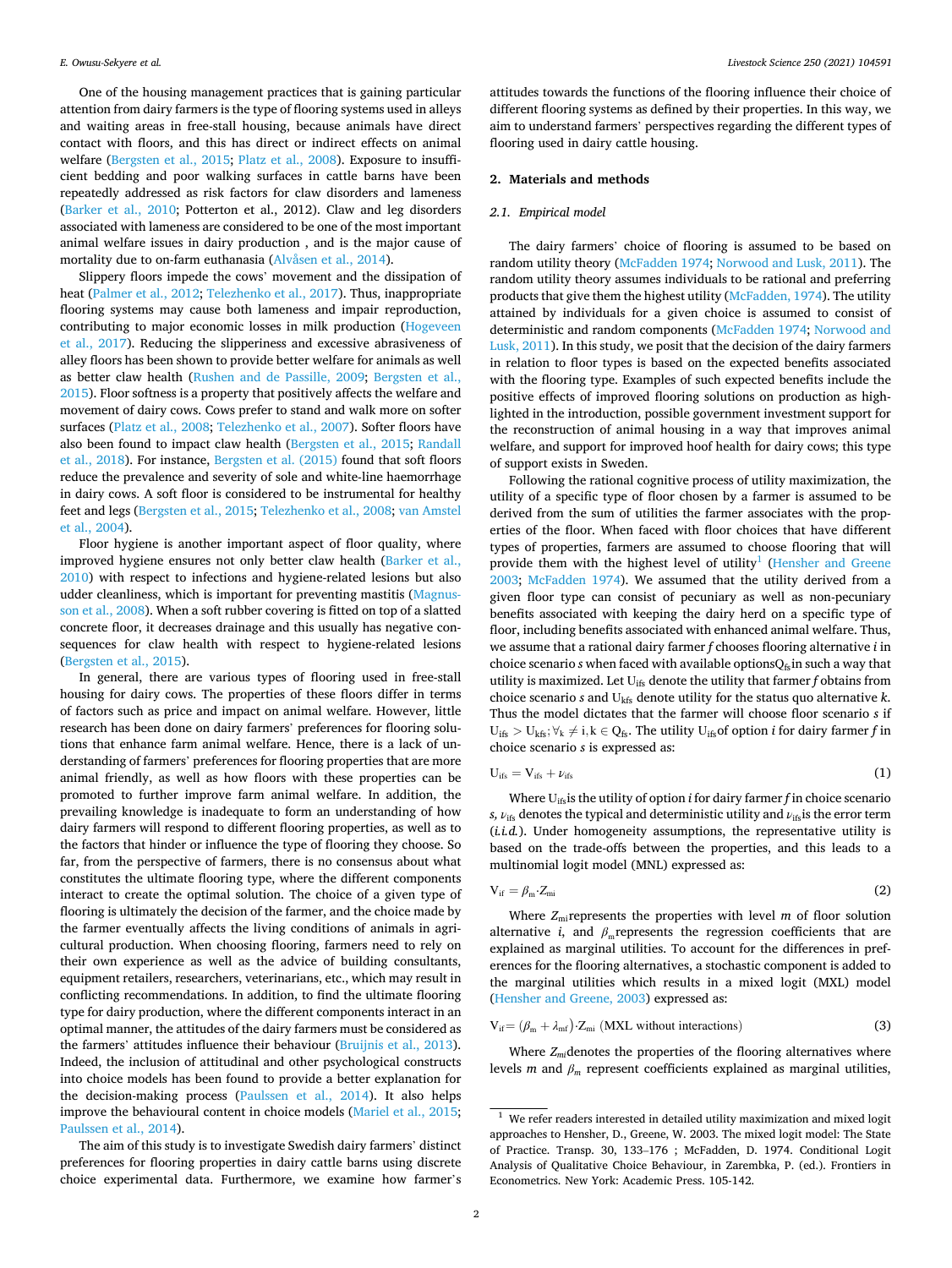*λmf* is a vector of parameters representing dairy farmers' deviation from the mean marginal utilities. Each dairy farmer attains a given marginal utility expressed as  $β_{mf} = (β_m + λ_{mf})$  from the flooring properties.  $λ_{mf}$  is assumed to be distributed normally with a zero mean. Also, the correlations across product alternatives and choice scenario *s* are presumed to be zero. The characteristics of the farmer and farm operations  $(X_{mi})$  and floor-related attitudes  $(\vartheta_{if})$  are modelled deterministically as an MXL model with interaction terms. Scores on floor-related attitudinal indicators ( $\varphi$ <sup>*lf*</sup>) for latent variables *l* are specified to capture the effects of scores on their resultant latent variable *λlk* and expressed as:

$$
\varphi_{lf} = \hbar_{lf} \cdot \gamma_{lk} + \mu_{lf} \tag{4}
$$

Where  $\varphi$ <sup>*lf*</sup> is the score for dairy farmer f on the  $k^{th}$  indicator of latent variable*γ<sup>l</sup>* , ℏ*lf .γlk*is a linear function and the deterministic component,  $\mu$ <sup>*l*</sup><sup>*l*</sup> (denotes the measurement error in a given score.  $\mu$ <sup>*f*</sup> is assumed to be uncorrelated across indicators with *i.i.d.*, and  $\hbar$ <sup>*l*</sup> representing the factor loadings, which capture the effects of  $γ_l$ on  $\hbar$ <sub>*lf*</sub>. The goodness of fit of Eq. (4) can be tested using measures such as chi-square, root mean square error of approximation (RMSEA), comparative fit index (CFI) and standardized root mean square residual (SRMR) ([Bagozzi and Yi, 2012](#page-8-0)). Following Eq.  $(4)$ , the floor-related attitudinal constructs are specified so that they may be partly explained by the farm and farmer characteristics and expressed as:

$$
\gamma_{lk} = \sum_{p} \tau_{lp} . x_{pf} + \zeta_{lf} \tag{5}
$$

Where  $\tau_{lp}$  represents estimated coefficients that capture the effects of the  $p^{th}$  dairy farmer or farm characteristic denoted by  $x_p$ ,  $\varsigma$ <sub>*lf*</sub> denotes the error term with normal *i.i.d.* assumption and permitted correlation across latent variables. The scores on the floor-related attitudinal indicators  $(\varphi_{lf})$  are then incorporated into the MXL model as interaction effects together with the farm and farmer characteristics as:

$$
V_{if} = \beta_m \cdot Z_{mi} + \left(\sum_t \alpha_{mt} \cdot X_{mi} + \sum_l \lambda_{ml} \cdot \varphi_{lj}\right) \cdot Z_{mi} \text{ (MXL with interactions) (6)}
$$

where  $a_{mt}$  and  $\lambda_{ml}$ are vectors of parameters to be estimated for the interactions with the farmer and farm characteristics and the floor-related property variables, respectively. When considering five floor properties with a total of twelve levels ([Table 2\)](#page-3-0), the interaction with all the floorrelated attitudinal indicators, farm and farmer characteristics could result in several interaction effects in the model. Hence, there is a need to use an interaction variable selection procedure to keep the model manageable. The MXL model accounts for differences at the individual level and calculates mean monetary valuations.

## *2.2. Sampling and data*

The paper used survey data collected from a sample of Swedish dairy farmers using an online survey. The online administration of the questionnaire, compared to pen-and-paper surveys or face-to-face interviews, was considered feasible and efficient in Sweden where about 98% of the population has internet access in the home ([Swedish Internet](#page-8-0)  [Foundation, 2019](#page-8-0)).

Inclusion criteria were that the farm i) should specialize in dairy production and ii) should be large enough to provide full-time work for at least the farmer himself/herself. The latter criteria ensured that very small farms, which are kept mostly for lifestyle and recreational reasons, were not included. An initial random sample of 700 individual farms was selected from the official register of farms in Sweden, which is operated by Statistics Sweden, taking the inclusion criteria into account. To ensure confidentiality and respondent anonymity, a market research company collected the data on behalf of the research group, which only received anonymized survey data. Data collection took place in late November and the first half of December 2019.

From the initial sample of 700 dairy farms, we excluded 3 institutional farms (high-school and university farms). The remaining 697 dairy farmers were thus invited to participate in the survey by mail, and follow up was carried out by text message and e-mail. After two additional reminders were sent via text message and email, a total of 246 responses were received (response rate ~35%). However, after excluding incomplete responses from the total number of responses received, 142 responses were viable; the effective response rate was thus  $\sim$ 20.37% (i.e., 142/697).

The questionnaire was divided into three sections. The first section requested information on farmer and farm characteristics, such as the number of years spent in dairy farming, herd size, production system (i. e. conventional, organic), housing system (e.g. tie stalls only, loose housing only or loose housing and tie stalls) and milk output. The second section contained questions relating to farmers' attitudes towards the floors used in alleys and waiting areas, floor packaging, floor workability and the animal welfare associated with different types of flooring. The final section focused on farmers' preferences for and choice of flooring properties in a choice experiment setting.

# *2.3. Experimental design*

The study employed a choice experimental design as not all the dairy farmers had invested in new flooring at the time of the survey. Therefore, in order to create a comparative situation, all the farmers were presented with a hypothetical scenario in a choice experiment that corresponded to what they might encounter in a real-world situation ([Norwood and Lusk, 2011\)](#page-8-0). The discrete choice experiment allowed the dairy farmers to choose between different flooring solutions with different combinations of flooring properties. The attributes considered in the choice experiment included risk of slipping, abrasion, softness, manure removal technique, duration of quality maintenance, cost and source of information on flooring, claw and leg health (not included in the present analysis). The properties and their levels are shown in Table 1. Risk of slipping and abrasion attributes have three attribute levels consisting of low, average and high. Softness attribute has two levels (i.e. soft, hard). Manure removal technique attribute has two levels (i.e. mechanical scraper, robotic scraper). The duration of quality maintenance attribute has two levels (i.e. five years, ten years). The cost attribute has three levels including 400 SEK per  $m^2$ , 750 SEK per  $m^2$  and 1300 SEK per  $m^2$ .

Attributes were obtained from previous studies on the impact of different flooring systems on animal welfare [\(Telezhenko et al., 2009](#page-8-0); [Bergsten et al., 2015;](#page-8-0) [Van der Tol et al., 2005\)](#page-8-0) and were further discussed with Swedish animal health and welfare experts. The cost of installation and of manure removal were obtained from construction companies involved in the sale of flooring materials and floor installation as well as from building consultants.

In this study, slip risk and abrasion were effect coded in order not to confound the utility function's grand mean and to account for non-linear effects in the property levels [\(Hensher et al., 2005\)](#page-8-0). Softness, manure removal and quality maintenance properties and their levels were

### **Table 1**

Flooring properties and levels in choice experiment.

| Properties                               | Levels                                                                                   | Coding                                         |
|------------------------------------------|------------------------------------------------------------------------------------------|------------------------------------------------|
| Risk of slipping<br>Abrasion<br>Softness | Low, Average, High<br>Low, Average, High<br>Soft, Hard                                   | Effect coded<br>Effect coded<br>Dummy<br>coded |
| Manure removal                           | Mechanical scraper, Robotic scraper                                                      | Dummy<br>coded                                 |
| Duration                                 | Five year (70 SEK per $m2$ ), Ten years (130<br>SEK per $m2$ )                           | Dummy<br>coded                                 |
| Installation cost<br>(m <sup>2</sup> )   | 400 SEK per m <sup>2</sup> , 750 SEK per m <sup>2</sup> , 1300 SEK<br>per m <sup>2</sup> | Continuous                                     |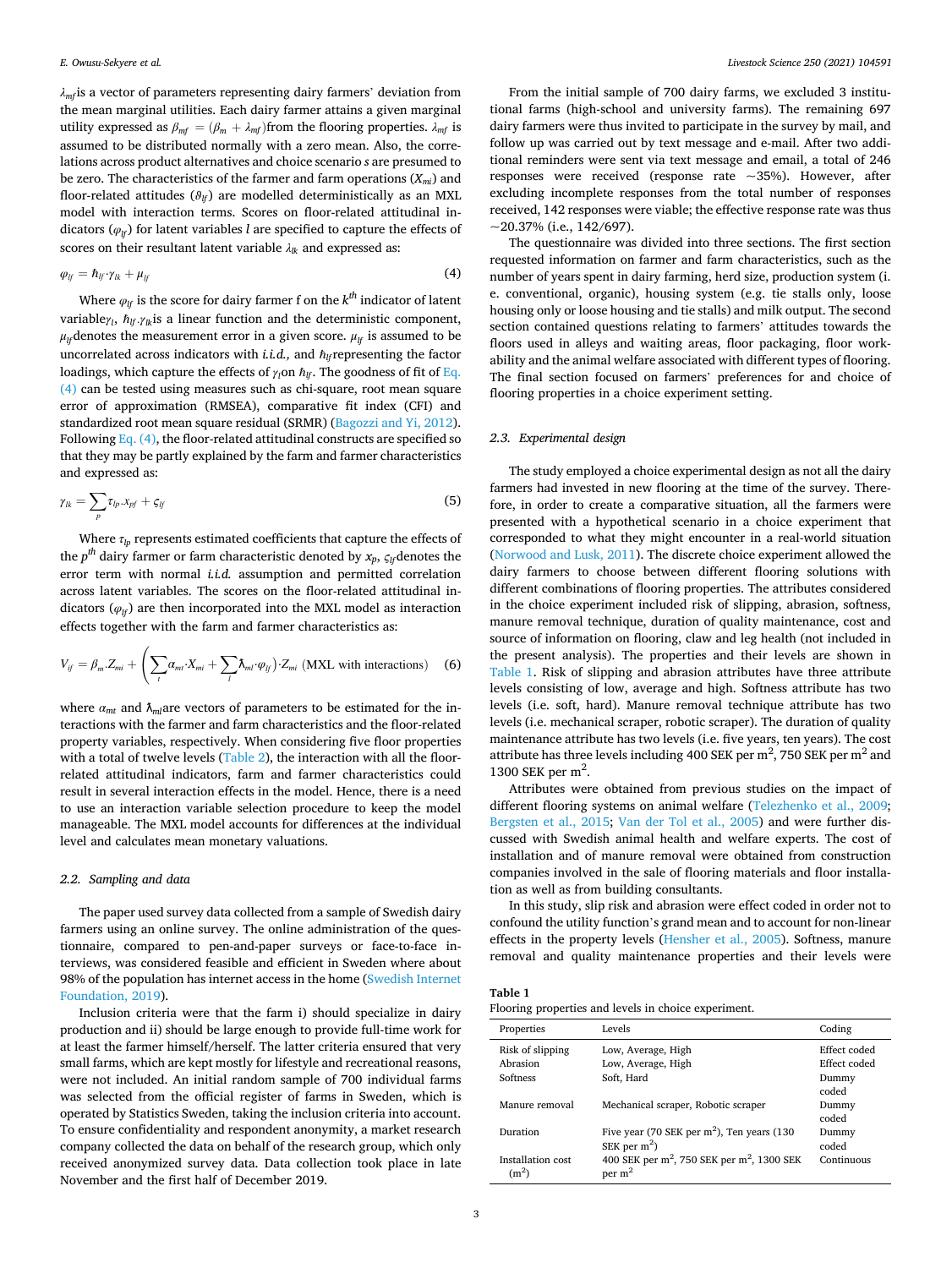<span id="page-3-0"></span>dummy coded. The choice cards were designed using fractional factorial main effects. The design resulted in 32 possible flooring solutions, and from these, 16 choice sets were generated using a cyclic design with each choice set having options A, B and a "no option" (see sample choice set in [Appendix A](#page-7-0)). The choice sets generated were divided into blocks of four, with each block containing four choice sets. Each respondent was randomly allocated to a block. The choice sets were blocked to reduce the number of choice sets presented to each farmer in the surveys. The choice sets were in Swedish.

## **3. Results**

# *3.1. Descriptive characteristics of farms and farmers*

The definitions and summary statistics of the variables are presented in Table 2. In terms of herd size, the average number of dairy cows, heifers aged one to two years and calves under 12 months were 101, 46 and 55, respectively. The average number of dairy cows observed in this study is consistent with the average dairy herd of 101, as reported by the Swedish Board of Agriculture in 2020 ([Agriwise, 2021](#page-8-0)). The average milk yield of 10,315 kg ECM does not differ significantly from the average milk yield of 10 405 kg ECM reported by the Swedish Board of Agriculture in 2020 [\(Agriwise, 2021\)](#page-8-0). Twenty-six percent of the dairy farms were certified organic, and the remaining 74% used conventional farming methods. The 26% figure for organic farms is higher than the organic milk production in Sweden, which is 17%, as reported in 2018 ([Swedish Board of Agriculture, 2019\)](#page-8-0). Other farm characteristics included in the survey are shown in Table 2.

3.2. Latent variable model results regarding farmers' attitudes towards floor packaging, workability and animal welfare

[Table 3](#page-4-0) shows the results of the Mimic model which tests how farmers' attitudes towards floors used in alleys and waiting areas relate to their observed indicators and to farm and farmer characteristics. Three latent attitudinal constructs were identified, consisting of floor packaging & installation, floor workability and animal welfare. Details outlining which indicators each construct consists of are presented in the measurement model in [Table 3](#page-4-0). The descriptive statistics for the indicators floor packaging, floor workability and animal welfare are presented in [Appendix B.](#page-7-0)

The latent attitudinal construct, floor packaging  $\&$  installation, is defined by indicators consisting of the inclusion of the floor as part of the whole building design (FPI-1) and ease of installation (FPI-2). The construct, floor workability, consists of how well the floor is suited to the general operation of the farm (FWI-1), how easy the floor is to keep clean (FWI-2), how suited the floor is to the manure cleaning technique (FWI-3), how suitable the floor is to being walked on by the animals (FWI-4) and being driven on with motor vehicles (FWI-5), as well as ease of removal or replacement (FWI-6). Finally, the animal welfare constructs consist of how good a grip the floor provides and how it prevents animals slipping (ACI-1), encourages animals to move around (ACI-2), facilitates natural behaviour (ACI-3), promotes good claw health (ACI-4) and guarantees better animal welfare (AC1-5). These latent attitudinal constructs were first explored using principal factor analysis and confirmed using the structural equation modelling approach (MIMIC model).

The hypothesized latent constructs were validated using composite reliability (CR) and average variance extracted (AVE) measures. The CR measures for the three attitudes towards floor packaging  $\&$  installation, workability and animal welfare were 0.75, 0.76 and 0.77 with an AVE of 0.79, 0.75 and 0.76, respectively. The hypothesized latent constructs are validated by the CR and AVE measures. The MIMIC model's fitness was tested using Chi-square, RMSEA, CFI and SRMR, which is presented in [Table 3](#page-4-0) below. The Chi-square, RMSEA, CFI and SRMR measures presented below show good model fitness and validity.

The results in [Table 3](#page-4-0) further indicate that including indicators of the flooring system as part of the whole building design (FPI-1) and ease of

# **Table 2**

Descriptive statistics of farms and farmers.

| Variables                                     | Description                                                                                                   | Min.                            | Max.     | Mean     | Std.<br>dev. |
|-----------------------------------------------|---------------------------------------------------------------------------------------------------------------|---------------------------------|----------|----------|--------------|
| Age<br>Number of<br>years in<br>dairy         | Age of farmer<br>Number of years<br>in dairy farming                                                          | 25<br>$\mathbf{1}$              | 76<br>52 | 51<br>24 | 12<br>13     |
| farming<br>Income from<br>dairy<br>farming    | Proportion of<br>farm's total<br>revenue from<br>dairy production                                             | 10                              | 100      | 76       | 17           |
| Disposable<br>income<br>from dairy<br>farming | (%)<br>Proportion of<br>household's<br>total disposable<br>income (after<br>tax) from dairy<br>production (%) | 10                              | 100      | 65       | 32           |
| Milk yield                                    | Average milk<br>yield per cow<br>(energy-<br>corrected milk                                                   | 6,500                           | 13,790   | 10,315   | 1,360        |
| Dairy cows                                    | ECM/year) in kg<br>Number of dairy<br>cows                                                                    | 12                              | 450      | 101      | 81           |
| Heifers                                       | Number of<br>heifers aged 1-2<br>years                                                                        | 6                               | 157      | 46       | 37           |
| Calves                                        | Number of<br>calves under 12<br>months                                                                        | 7                               | 702      | 55       | 66           |
| Gender                                        | Gender of<br>respondent                                                                                       | Categories<br>Male $(1)$        |          |          | $\%$<br>78   |
| Agric.<br>education                           | Whether the<br>dairy farmer has<br>an agricultural<br>education                                               | Female (0)<br>Yes(1)            |          |          | 22<br>53     |
| Production                                    | System of dairy                                                                                               | No(0)<br>Conventional           |          |          | 47<br>74     |
| system                                        | production                                                                                                    | (1)<br>Organic (0)              |          |          | 26           |
| Housing<br>system                             | Current dairy<br>housing system<br>used by the<br>farmer                                                      | Tie stalls only                 |          |          | 22           |
|                                               |                                                                                                               | Loose housing<br>only           |          |          | 59           |
|                                               |                                                                                                               | Loose housing<br>and tie stalls |          |          | 19           |
| Off farm                                      | Whether the<br>dairy farmer has<br>any off-farm<br>employment                                                 | Yes(1)                          |          |          | 13           |
| Flooring<br>problems                          | Whether the<br>farmer has<br>recorded any<br>floor-related<br>diseases or<br>injuries on the<br>dairy farm    | No(0)<br>Yes $(1)$              |          |          | 87<br>68     |
| Rebuilding<br>of barn                         | Whether the<br>farmer has<br>rebuilt his or her<br>barn before                                                | No(0)<br>Yes $(1)$              |          |          | 32<br>68     |
|                                               |                                                                                                               | No(0)                           |          |          | 32           |

All the respondents have been classified by Statistics Sweden as being i) specialist dairy farmers and ii) at a minimum full-time farmers.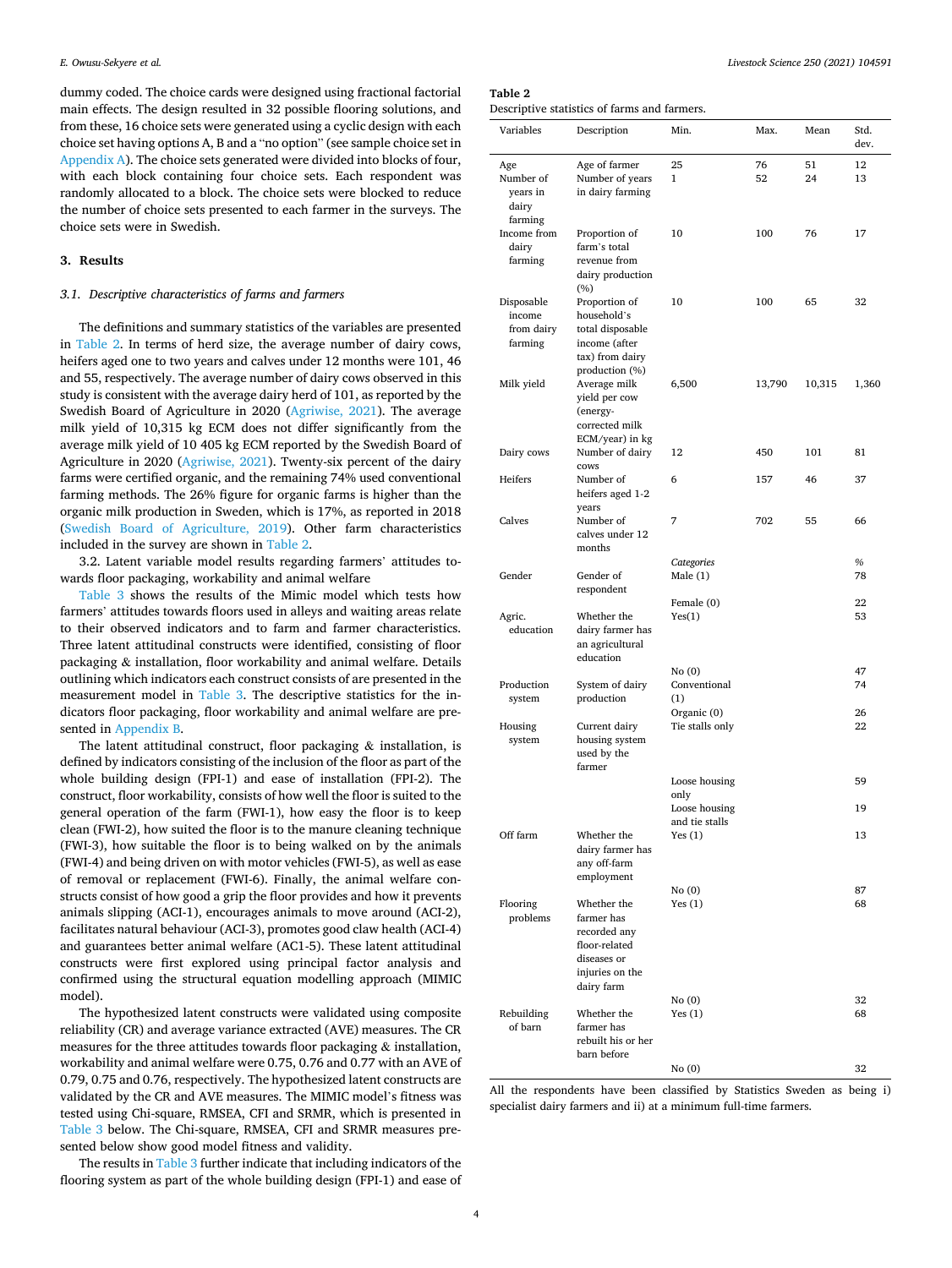#### <span id="page-4-0"></span>**Table 3**

Estimates of the mimic model.

| Variables                               | Floor packaging &<br>installation | Floor<br>workability | Animal<br>welfare             |
|-----------------------------------------|-----------------------------------|----------------------|-------------------------------|
| Structural model                        | Coef. (Std. Err.)                 | Coef. (Std.<br>Err.) | Coef. (Std.<br>Err.)          |
| Age                                     | $0.02***(0.00)$                   | $0.04**$ (0.02)      | $0.06***$<br>(0.02)           |
| Male                                    | $0.12**$ (0.05)                   | $-0.34***$<br>(0.04) | $-0.24***$<br>(0.04)          |
| Agric education                         | $0.34***(0.04)$                   | $0.19***$ (0.03)     | $0.22***$<br>(0.03)           |
| Number of years in dairy<br>farming     | $-0.05**$ (0.00)                  | 0.03(0.02)           | 0.01(0.02)                    |
| Income from dairy<br>farming            | $-0.03***(0.00)$                  | $0.04***(0.08)$      | $0.05***$<br>(0.00)           |
| Disposable income from<br>dairy farming | $0.22***(0.04)$                   | $0.01**$ (0.00)      | $0.17***$<br>(0.05)           |
| Off farm                                | $0.37***(0.05)$                   | 0.02(0.05)           | 0.05(0.04)                    |
| Milk yield                              | $0.12***(0.01)$                   | $-0.01(0.01)$        | 0.01(0.01)                    |
| Floor problems                          | $0.08**$ (0.04)                   | $0.12***(0.04)$      | $0.19***$                     |
|                                         |                                   |                      | (0.03)                        |
| Conventional system                     | $0.15***(0.05)$                   | $0.15***(0.04)$      | $0.18***$                     |
|                                         |                                   |                      | (0.04)                        |
| Explained variance                      | 0.32                              | 0.21                 | 0.14                          |
| Measurement model                       |                                   |                      |                               |
| $FPI -1$                                | $0.72***(0.09)$                   |                      |                               |
| $FPI-2$                                 | $0.57***(0.08)$                   |                      |                               |
| FWI-1                                   |                                   |                      |                               |
|                                         |                                   | $0.13***(0.06)$      |                               |
| FWI-2                                   |                                   | $1.01***$ (0.02)     |                               |
| FWI-3                                   |                                   | $1.05***(0.02)$      |                               |
| FWI-4                                   |                                   | $0.92***(0.02)$      |                               |
| FWI-5                                   |                                   | $0.79***$ (0.01)     |                               |
| FWI-6                                   |                                   | $0.74***$ (0.03)     |                               |
| $ACI-1$                                 |                                   |                      | $0.05***$                     |
| $ACI-2$                                 |                                   |                      | (0.00)<br>$0.94***$           |
| $ACI-3$                                 |                                   |                      | (0.02)<br>$1.07***$           |
| $ACI-4$                                 |                                   |                      | (0.01)<br>$0.93***$           |
| ACI-5                                   |                                   |                      | (0.02)<br>$0.82***$<br>(0.02) |
| <b>Intercorrelation</b>                 |                                   |                      |                               |
| Floor packaging &                       | $\mathbf{1}$                      |                      |                               |
| installation                            |                                   |                      |                               |
| Floor workability                       | 0.06                              | 1                    |                               |
| Animal welfare                          | 0.09                              | $0.86***$            | $\mathbf{1}$                  |
|                                         |                                   |                      |                               |

† Goodness of fit indicators: RMSEA=0.05, CFI=0.96, TLI=SRMR= 0.02; Chisquare=1.44.

†\*\*\*, \*\* indicate significance at 1% and 5% levels.

installation (FPI-2) is significantly and positively correlated to the floor packaging & installation attitudinal dimension. Indicators relating to how well the floor is suited to the general operation of the farm (FWI-1), how easy the floor is to keep clean (FWI-2), how suited the floor is to the manure cleaning technique (FWI-3), how suitable the floor is to being walked on by the animals (FWI-4), as well as being driven on with motor vehicles (FWI-5) and the ease with which it can be removed or replaced in whole or in part (FWI-6), are all significantly and positively correlated to the attitudinal dimension floor workability. Indicators related to how good a grip the floor provides and how it prevents animals slipping (ACI-1), encourages the animals to move around (ACI-2), facilitates natural behaviour (ACI-3), promotes good claw health (ACI-4) and guarantees better animal welfare (AC1-5) were all highly significant and positively correlated to the animal welfare dimension. The significance of all the indicators confirms the contribution of the indicators to the latent constructs.

The results show that age and agricultural education are positively correlated to the attitudinal dimensions floor packaging & installation, workability, and animal welfare. Being a male dairy farmer is negatively correlated to the attitudinal dimensions floor workability and animal

welfare, but positively correlated to the attitudinal dimension floor packaging and installation. The experience of the dairy farmers is negatively correlated to the attitudinal dimension floor packaging and installation. Having a higher proportion of farm income from dairy production is positively correlated to the attitudinal dimensions floor workability and animal welfare, but negatively correlated to the attitudinal dimension floor packaging and installation. Having a higher proportion of disposable income from dairy production is positively correlated to the attitudinal dimensions floor packaging & installation, workability and animal welfare. A conventional production system is positively correlated to the attitudinal dimensions floor packaging & installation, workability and animal welfare. The farmers' experience in terms of floor-related diseases and injuries is positively correlated to the attitudinal dimensions floor packaging & installation, workability and animal welfare.

The farm and farmer characteristics explained only 32%, 21% and 14% of the variations in the attitudinal dimensions floor packaging & installation, workability and animal welfare, respectively. The remaining unexplained variance captured by the error terms is significantly distributed between the latent variables as indicated by the error term inter-correlations, particularly workability and animal welfare.

## *3.2. Variation in preferences for flooring properties*

Table 4 presents the mixed logit estimates of dairy farmers' preferences for flooring properties. We tested the suitability of the conditional logit and mixed logit using Akaike information criteria (AIC) and the Bayesian information criteria (BIC), as well as McFadden's pseudo  $R^2$ , and found that the mixed logit outperformed the conditional logit model. Therefore, we have presented the results of the mixed logit model. McFadden's pseudo  $R^2$  value of 0.27 was within the acceptable model fitness range of (0.2–0.4) [\(Hensher et al., 2005\)](#page-8-0). The results in Table 4 do not include interaction terms. A positive utility estimate for a given property level indicates an increase in utility compared with the base category, making the choice of alternative flooring systems that enhance animal welfare more probable, whereas a negative estimate indicates a reduction in utility. Specifically, the results indicate that the marginal utility of floor *costs* (i.e., *installation and maintenance*) is significantly negative, meaning that high costs for installation and maintenance of a floor decreases utility and the likelihood that a farmer will adopt alternative flooring solutions.

The utility estimate for *low-slip risk* is highly significant and positive, suggesting that low-slip risk increases utility and the likelihood that dairy farmers will choose a given flooring solution relative to the *highslip risk* (base category) floors. In terms of abrasiveness, the results indicate that the marginal utility of *average and high levels of abrasion* is highly significant and negative relative to a low abrasion level. These results imply that utility, and the likelihood that dairy farmers will choose a given flooring solution, decreases if the floor exhibits average

## **Table 4**

| Estimates of the mixed logit model without interaction terms. |  |  |  |  |
|---------------------------------------------------------------|--|--|--|--|
|---------------------------------------------------------------|--|--|--|--|

| Properties             | Levels          | Coeff. estimates     | Std. estimates   |
|------------------------|-----------------|----------------------|------------------|
| Risk of Slipping       | Low             | $2.62***(0.66)$      | $4.38***(1.04)$  |
|                        | Average         | 0.82(0.48)           | $1.73**$ (0.87)  |
| Abrasion               | Average         | $-1.10***$ (0.41)    | $-1.54**$ (0.77) |
|                        | High            | $-1.26***(0.41)$     | $1.16**$ (0.58)  |
| Softness               | Soft            | $1.39**$ (0.58)      | $3.94***$ (1.00) |
| Manure removal         | Robotic scraper | $-1.64***(0.60)$     | 1.64(0.85)       |
| Duration               | Ten years       | $1.17**$ (0.49)      | $2.29***$ (0.76) |
| <b>None</b>            |                 | $-1.00**$ (0.00)     | $0.92***(0.28)$  |
| Cost                   |                 | $-0.002$ *** (0.000) |                  |
| Number of observations |                 |                      | 1,704            |
| Log likelihood         |                 |                      | $-477.47$        |
| Pseudo- $R^2$          |                 |                      | 0.27             |
| Number of respondents  |                 |                      | 142              |

†\*\*\*, \*\*, show significance at 1% & 5% levels.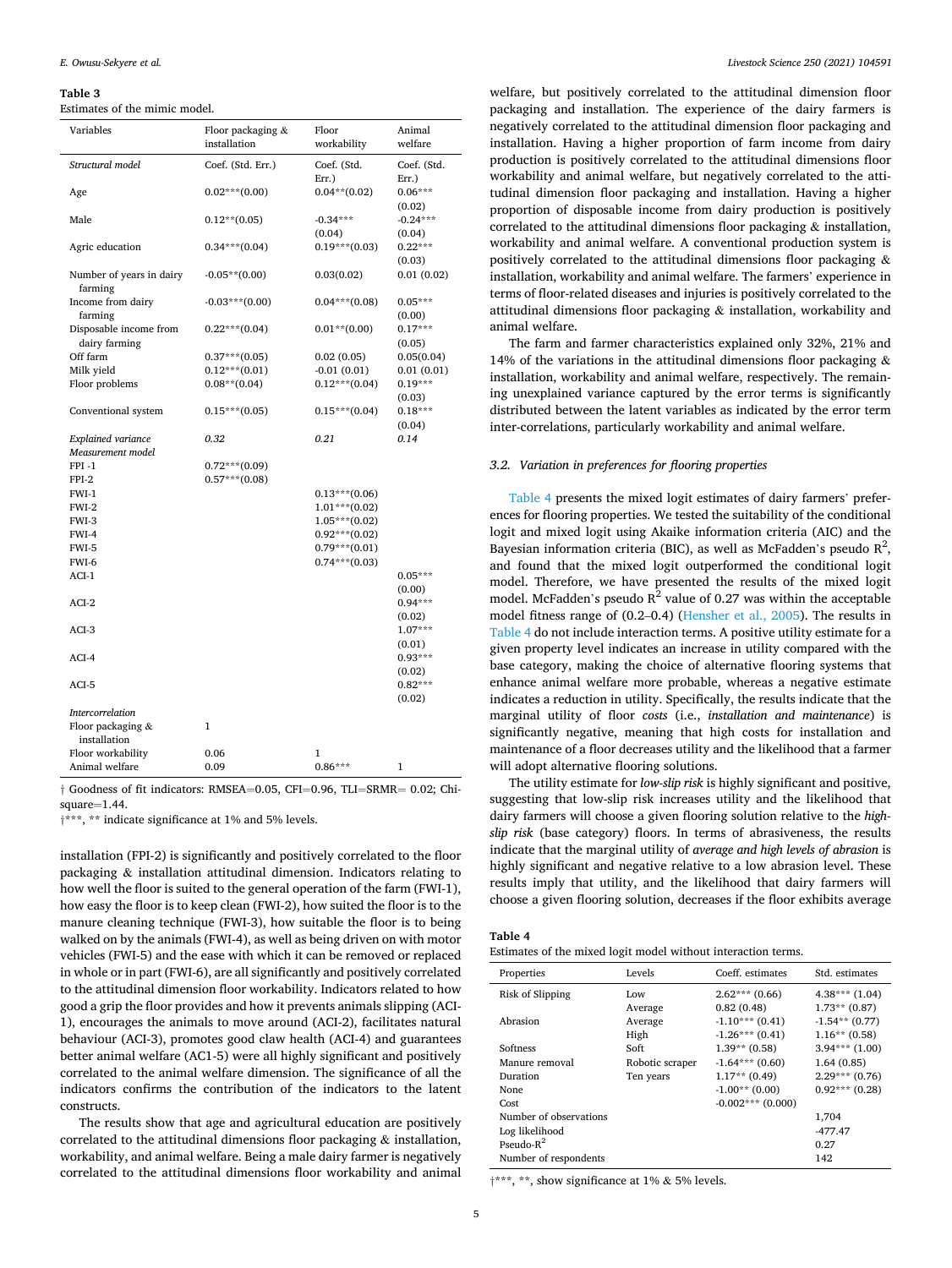### to high levels of abrasion.

The marginal utility of *soft* floors is highly significant and positive, implying that soft floors increase utility and the probability that farmers will adopt a given flooring solution. The likelihood of farmers adopting a given flooring solution decreases with the use of a *robotic scraper* as a cleaning device relative to a *mechanical scraper*, as shown by the significantly negative marginal utility estimate. The utility estimate of a *ten-year* duration was significant and positive, suggesting that a *ten-year*  duration for a floor increases utility and the likelihood that dairy farmers will adopt a given flooring solution. Finally, the negative and significant estimate for the *none-option* (status quo), i.e., a hypothetical scenario where dairy farmers do not adopt any flooring solution, results in a significant decrease in utility. This suggests the existence of a need to adopt some type of flooring solution. The significant standard deviation estimates for all the properties except the *robotic scraper* indicate the variation in choice for the properties . The significant standard deviation estimates also imply that monetary values attached to the properties cannot be explained as representing the entire samples [\(Owusu-Sekyere](#page-8-0)  [et al., 2014\)](#page-8-0).

To account for the differences preference and marginal utility, we included interaction effects in the MXL model and have presented the results in Table 5. The results in Table 5 reveal that all the properties in the MXL model with interaction terms have the same signs as the model without interaction terms with the exception of *low abrasion*, which is positive but insignificant. Furthermore, all the properties in the interaction model with the exception of the ten-year duration exhibited differences in the preferences as shown by the significant standard deviation estimates. The interaction effects show that the dairy farmer's

### **Table 5**

Estimates of the mixed logit model with interaction terms.

| Main effects        | Coefficient estimates            | Std. estimates   |
|---------------------|----------------------------------|------------------|
| Low-slip risk       | $1.64$ *** $(0.48)$              | $3.62***(0.68)$  |
| Low abrasion        | 0.13(0.32)                       | $1.38**$ (0.61)  |
| Soft                | $1.43***(0.56)$                  | $2.70***$ (0.68) |
| Robotic scraper     | $-1.99***$ (0.61)                | $2.84***$ (0.93) |
| Ten years           | $1.31***(0.36)$                  | 1.24 (0.68)      |
| None                | $-0.78***$ (0.30)                | $1.03**$ (0.41)  |
| Cost                | $-0.002***$ (0.000)              |                  |
| Interaction effects |                                  | Coefficient      |
|                     |                                  | Estimates        |
| Low-slip risk       | x Age                            | $-0.04**$ (0.02) |
|                     | x Income from dairy farming      | $0.02**$ (0.00)  |
|                     | x Agric education                | $-1.08(0.60)$    |
|                     | x Conventional system            | $-1.36**$ (0.65) |
|                     | x Floor workability              | $-1.49(0.91)$    |
|                     | x Animal welfare                 | $2.05**$ (1.01)  |
| Low abrasion        | x Gender                         | $1.68***(0.61)$  |
|                     | x Disposable income from dairy   | $-0.04(0.01)$    |
|                     | farming                          |                  |
|                     | x Off farm                       | $0.89**$ (0.36)  |
|                     | x Conventional system            | $-1.11(0.67)$    |
|                     | x Floor problems                 | $0.55**$ (0.21)  |
|                     | x Floor packaging & installation | $-0.78**$ (0.33) |
|                     | x Floor workability              | 0.51(0.30)       |
| Soft                | x Age                            | $-0.05**$ (0.02) |
|                     | x Gender                         | 1.09(0.64)       |
|                     | x Conventional system            | $-1.64(0.90)$    |
|                     | x Income from dairy farming      | $0.10***(0.01)$  |
|                     | x Floor packaging & installation | 1.00(0.59)       |
| Robotic scraper     | x Age                            | $-0.08**$ (0.04) |
|                     | x Income from dairy farming      | $0.04**$ (0.01)  |
|                     | x Conventional system            | $5.66**$ (2.89)  |
|                     | x Floor packaging & installation | $1.75**$ (0.89)  |
| Log likelihood      |                                  | -489.24          |
| Pseudo- $R^2$       |                                  | 0.22             |
| LR.                 |                                  | 149.30***        |
| No. of              |                                  | 1,704            |
| observations        |                                  |                  |
| Respondents         |                                  | 142              |

age and conventional production system negatively affects their preference for floors with a *low-slip risk*. On the other hand, a preference for low-slip risk is positively influenced by a higher income from dairy farming and the construct animal welfare.

Preferences for *less abrasive* floors are positively influenced by male gender, engagement in off-farm activities, and the occurrence of floorrelated injuries and diseases. Floor packaging and installation negatively influence a preference for less abrasive floors. Preferences for *soft*  floors are positively influenced by a high income from dairy farming. On the other hand, a farmer's age negatively influences preferences for *soft*  floors.

Finally, a preference for the use of a *robotic scraper* is negatively influenced by age but positively influenced by the constructs higher income from dairy farming, conventional production system, and floor packaging and installation. The interaction for *ten-year* maintenance and the none-option were not included due to convergence issues.

The average willingness to pay for particular flooring properties is presented in Table 6. The results indicate that, on average, dairy farmers are willing to pay a higher price for *low-slip risk* and s*oft* floors, respectively. This is followed by a *ten-year* maintenance period and *average slip risk*, respectively. Furthermore, the dairy farmers are willing to pay a higher premium to switch from a *mechanical scraper* to a *robotic scraper*. Similarly, the dairy farmers are willing to accept compensation for costs associated with switching from *low abrasion* to *average or higher abrasion*  levels.

### **4. Discussion and conclusions**

In this paper, we examine dairy farmers' preferences for alternative flooring solutions that enhance animal welfare in dairy cattle barns. This study uses data collected from a sample of Swedish dairy farmers. This study builds on previous studies that examined different flooring solutions and the characteristics that affect animal welfare ([Barker et al.,](#page-8-0)  [2010;](#page-8-0) [Franck et al., 2007](#page-8-0); [Telezhenko et al., 2008;](#page-8-0) [van Amstel et al.,](#page-8-0)  [2004\)](#page-8-0) by investigating how flooring properties influence dairy farmers' choice of flooring solution as well as how farm and farmer characteristics influence choices. By doing so, the paper reveals relevant factors that influence the farmers' preferences for flooring solutions that can improve animal welfare. With the use of MIMIC and mixed logit models, the paper highlights sources of variation in preferences for flooring properties that can improve the welfare of dairy cows. Thus, the study contributes to the existing body of knowledge in the following ways: Firstly, we contribute to the knowledge of relevant factors that hinder or influence a dairy farmer's choice of alternative flooring solutions, by using an empirical model that accounts for differences in preferences. In particular, this study is the first comprehensive study to objectively investigate the fundamental features of the most common and appropriate flooring solutions for dairy cows, and to assess farmers' preferences for flooring properties. Secondly, this Swedish dairy-farm case study contributes to an understanding of the demand for housing and

| c |  |
|---|--|
|---|--|

Mean willingness to pay estimates of flooring properties.

| Properties                 | Mean WTP (SEK) | 95% confidence intervals |
|----------------------------|----------------|--------------------------|
| <i><b>Slipperiness</b></i> |                | Lower - Upper            |
| Low-slip risk              | 1196.37        | $[697.38] - [1695.37]$   |
| Average slip risk          | 376.70         | $[-15.33] - [768.74]$    |
| Abrasion                   |                |                          |
| Average abrasion           | $-502.68$      | [-879.49] - [-125.87]    |
| High abrasion              | $-577.67$      | [-1011.07] - [-144.26]   |
|                            |                |                          |
| Softness                   | 633.10         | $[123.61] - [1142.59]$   |
| Tenth year                 | 534.05         | $[71.32] - [996.77]$     |
| Robotic scraper            | $-747.74$      | $[-1294.93] - [-200.56]$ |
| None.                      | $-456.73$      | $[-699.20] - [-235.67]$  |

Estimates in parenthesis are 95% confidence intervals. NS: Not significant. Exchange rate in December 2019 (1 SEK: 0.011USD).

†\*\*\*, \*\*, show significance at 1% & 5% levels.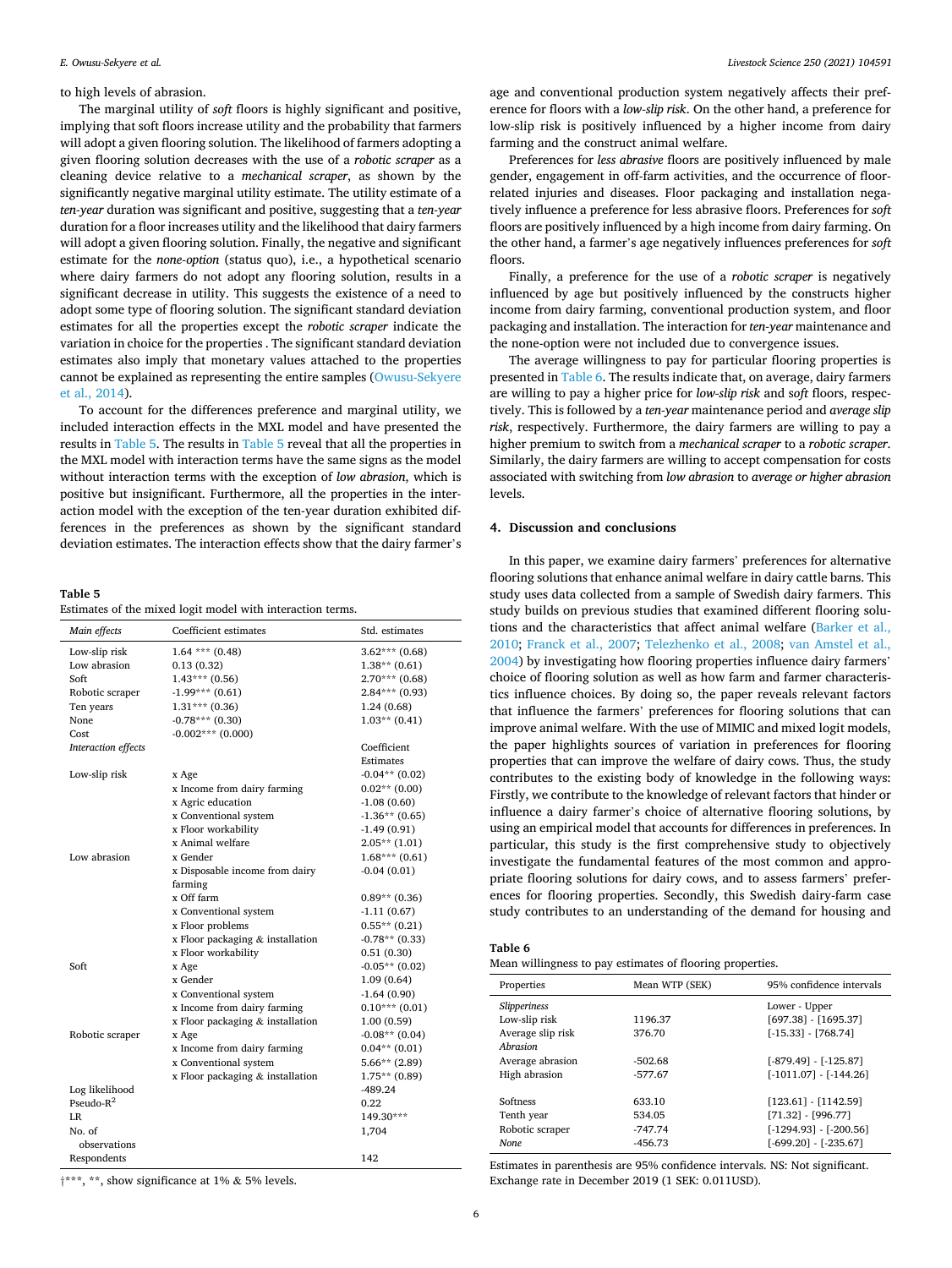management systems that are more animal friendly. As advanced in this section, the study findings also contribute relevant insights that are needed for designing strategies to improve animal welfare as well as targeted recommendations for farmers, particularly in terms of the adoption of farm management practices that can improve animal welfare.

There are several aspects of our findings that are worth discussing further. Findings from the latent variable model reveal the importance of floor packaging and installation, workability and animal welfare in explaining farmers' preferences for alternative flooring solutions. Thus, the findings demonstrate that dairy farmers who prefer flooring solutions with a low slip risk, less abrasion and that are soft are influenced by the way the floors are incorporated and installed in the building design, the ease with which other tasks can be performed after installing the floor and the welfare that the chosen floor provides for the animals. Lowslip risk, less abrasion and soft floors can improve animal welfare [\(Bran](#page-8-0)  [et al., 2019; Telezhenko et al., 2017; Franck et al., 2007\)](#page-8-0). For instance, slippery floors can cause lameness ([Bran et al., 2019](#page-8-0)) and reduce natural locomotion ([Telezhenko et al., 2017\)](#page-8-0). Slipperiness is regarded as one of the most undesirable properties of alley floors, as it can cause lameness ([Bran et al., 2019\)](#page-8-0) and impair natural locomotion ([Telezhenko et al.,](#page-8-0)  [2017\)](#page-8-0). In addition, overly abrasive floors can lead to excessive claw horn wear, which also leads to uneven force distribution and thin soles, causing claw lesions and lameness [\(Telezhenko et al., 2008](#page-8-0); [van Amstel](#page-8-0)  [et al., 2004\)](#page-8-0). Moderate roughness on hard floors is usually desirable compared with hard floors with no roughness, as it increases floor friction and claw grip while allowing for claw horn wear ([Franck et al.,](#page-8-0)  [2007\)](#page-8-0). Soft floors positively affect the comfort and movement of dairy cows [\(Platz et al., 2008; Telezhenko et al., 2017\)](#page-8-0).

Important findings also worth discussing are the trade-offs between the flooring properties. From the marginal utility estimates of the flooring properties, dairy farmers seem to perceive *low-slip risk* to be the most important property. This might be due to their understanding of the adverse effects of *high-slip risk* and its consequences on production. For instance, studies by [Warnick et al. \(2001\)](#page-8-0) and [Green et al. \(2012\)](#page-8-0)  found that lameness, which is associated with slippery floors, can result in significant milk and financial losses. A Swedish study by Oskarsson (2010) found the cost per lame cow could amount to SEK 3,800 in cases of severe sole ulceration that need to be treated by a veterinarian. Traumatic injuries caused by slipping and falling can range from simple lesions on the claws and legs to severe injuries to muscles and nerves, as well as fractures of large bones. All of this can lead to premature culling. Mortality affects about 5% of cattle in Sweden with the average cost of culling being as high as SEK 5,500 [\(Oskarsson, 2010](#page-8-0)).

Variations in preferences for the property *low-slip risk* was explained through interaction with age, income from dairy farming, and conventional system of production and animal welfare. In particular, the farmer's age and conventional system of production interacted negatively with preferences for low-slip risk. The aforementioned results suggest that older farmers are less likely to prefer a given floor if they perceive the slip risk to be low or they do not think that the slip risk is important at all, compared with younger farmers. Furthermore, farmers using conventional production methods are less likely to prefer a given floor if they perceive the slip risk to be low or they do not think that the slip risk is important at all, relative to farmers using organic production methods. The negative effect of age on preference for *low-slip risk* could be attributed to the fact that older farmers are accustomed to a system of tie-stalls, and thus the slip risk may not be as relevant. In addition, younger people are expected to have a more positive view of newer technology [\(Issahaku and Abdulai, 2020](#page-8-0)). On the other hand, farmers who obtain a high proportion of their income from dairy production and who are strong proponents of animal welfare were found to be more likely to prefer a given floor if they perceive the slip risk to be low.

The next significant property preferred by the farmers in the study is floor *softness*. Floor softness is a property that previous studies (e.g., [Telezhenko et al., 2007](#page-8-0); [Platz et al., 2008](#page-8-0)) have found to have had a

positive impact on the locomotion of dairy cows. Differences in the preference for soft floors is explained by the farmer's age and the proportion of their income that is generated from dairy production. In particular, we found that older farmers are less likely to adopt soft floors.

Furthermore, the findings reveal that farmers perceive the adverse effect of abrasive floors to be serious with significant negative utilities. This is shown by the significantly negative utility estimates for a moderate to high level of abrasion versus a low level of abrasion. This finding is in line with previous studies by [Telezhenko et al. \(2008\)](#page-8-0) and [van](#page-8-0)  [Amstel et al. \(2004\),](#page-8-0) who observed that too much abrasion due to excessive roughness leads to excessive claw horn wear, which also results in uneven force distribution and thin soles, causing claw lesions and lameness. It is worth mentioning that a *low-abrasion* level was included in the interaction model and was found to be positive relative to a high-abrasion level; this is not a surprising result given that Franck [et al. \(2007\)](#page-8-0) indicated that some level of roughness (moderate) is usually needed to increase floor friction and claw grip as well as to prevent claw overgrowth by claw horn wear. Preferences for less abrasive floors are positively correlated to the farmers' perception regarding the ease with which other tasks can be carried out on the floor, occurrence of floor-related diseases and injuries, and participation in off-farm activities, as well as male gender.

Finally, the use of a *robotic scraper* as a manure cleaning device is positively correlated to a higher income from dairy farming, a conventional system of dairy production, and the attitudinal dimension, wellpackaged and easily installed floors, compared with a mechanical scraper. However, as expected, older farmers have negative preferences for the use of a robotic scraper. The common manure cleaning technique on solid floors is the use of scrapers. The use of robotic scrapers is new technique for manure cleaning on solid floors. Some farmers use bobcats and this is considered as a cheap solution with poorer hygiene. In terms of the monetary value of the flooring properties, the study brings a different perspective in terms of the costs dairy farmers are willing to incur for improvements in flooring systems. Insights gained in this study suggest that, on average, the dairy farmers' place a higher value on flooring solutions with a *low-slip risk*, followed by *soft floors* and *ten-year maintenance* of the installed floors. This finding is contrary to that of Dutch farmers who anticipated positive effects from softer floors, both in terms of health and welfare, but were not willing to pay for it [\(Bruijnis](#page-8-0)  [et al., 2013\)](#page-8-0). In particular, the Swedish farmers were willing to pay approximately USD 167 more for floors with a lower slip risk compared with soft floors. The findings regarding the monetary values attached to the flooring properties can serve as motivation for construction companies and consultants to strive for better flooring designs and solutions that enhance farm animal welfare.

The study has implications for the design of strategies to increase the uptake of flooring solutions that can improve farm animal welfare. The first implication relates to the existence of differences in preferences for alternative flooring solutions defined by their properties ([Carlsson et al.,](#page-8-0)  [2007\)](#page-8-0). The selected properties have a significant impact on the welfare of dairy cows ([Telezhenko et al., 2009\)](#page-8-0). In designing alternative flooring systems, it is often assumed that livestock farmers are homogenous in their understanding of flooring effects on animal welfare, as well as in their choice of flooring systems. Findings in this study suggest that the dairy farmers under consideration here have differing preferences and that the variation in preferences could be attributed to variations in their understanding of the function of different flooring systems, as indicated by the varied marginal utilities for the different properties. This is supported by [Bruijnis et al. \(2013\)](#page-8-0) who found that Dutch dairy famers' knowledge and understanding of information on cow foot health positively impacted their intention to improve foot health. This finding highlights the need to provide educational information and recommendations to dairy farmers in a way that helps them understand the effects of different floor properties on animal welfare.

The second implication relates to the attitudinal constructs floor packaging and installation, workability and animal welfare. Therefore,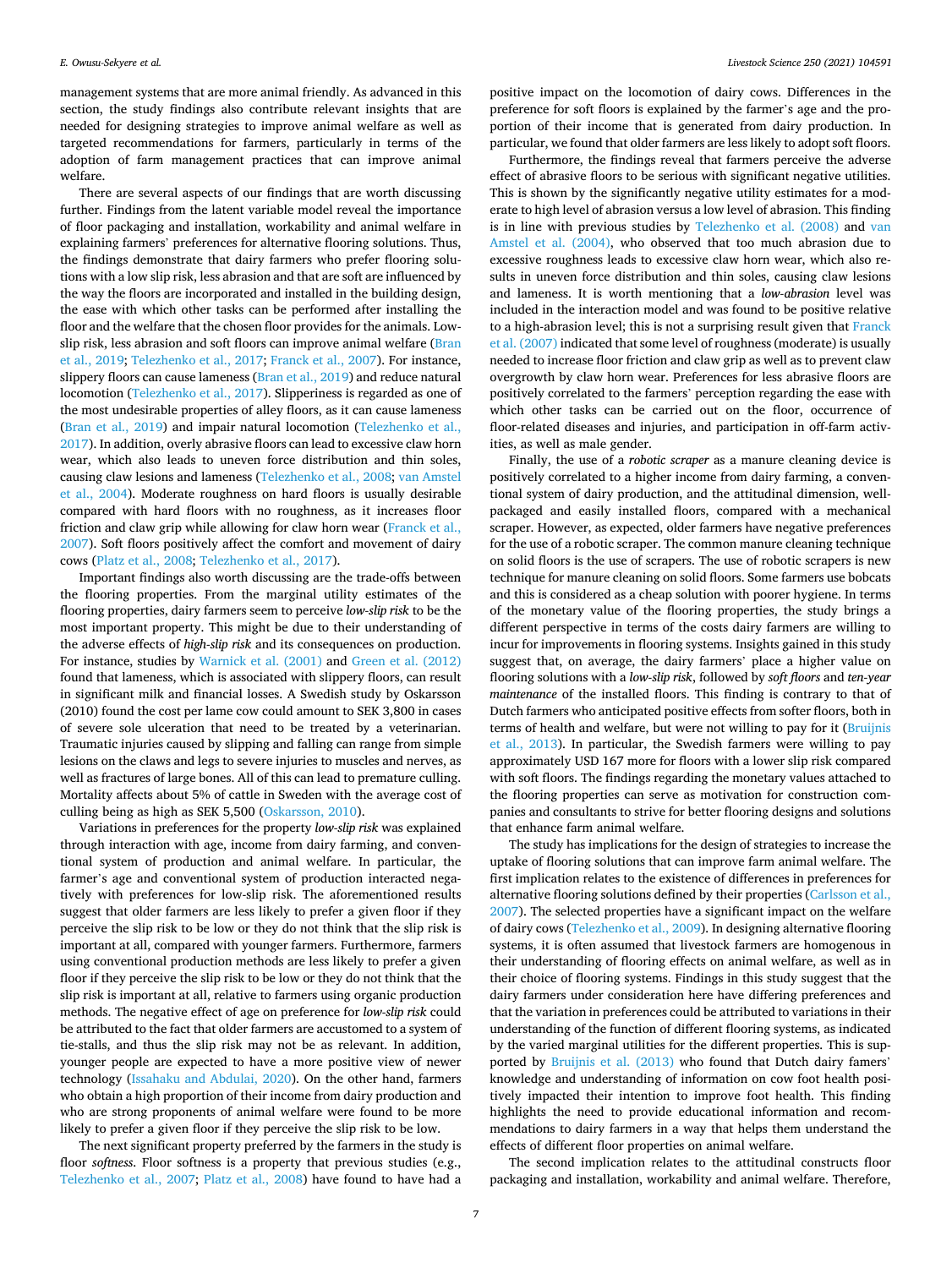<span id="page-7-0"></span>the perception of how floors can be incorporated and installed in the building design, the ease with which other tasks can be performed on the floor after installation and the welfare that animals can derive from the floor are highly relevant in the farmers' preferences for flooring solutions that enhance animal welfare. Hence, information about different flooring systems and how they can be incorporated into the building design, the ability to work or perform other tasks (e.g., manure cleaning) on the floor and the welfare the floor provides to animals should be communicated to farmers through reliable channels. In the Swedish context, the floors are packaged as part of the complete building concept. The floor can be supplied in one package with other stall equipment (milking equipment, stall dividers etc.). The floors can also be installed separately from other equipment, building construction. Another implication relates to the negative relationship between agricultural education and low-slip risk flooring. In the case of older farmers, it may be that in the past agricultural programs did not consider types of flooring to be a sufficiently valid or relevant topic, since some of the flooring solutions have only recently been developed (e.g., rubber mats). For the younger farmers, the findings suggest an improvement in agricultural education programs is necessary to highlight farm management practices, such as the effects of different flooring properties on productivity and animal welfare.

Based on the findings of this study, we conclude that dairy farmers in Sweden are willing to adopt flooring systems that enhance animal welfare (i.e., low-slip risk, less abrasion and soft floors). Preferences for flooring that improves animal health and welfare can be promoted through the provision of information on different flooring properties and their functions. Moreover, the likelihood that a farmer will invest in flooring that improves animal welfare depends on certain farm and farmer characteristics, which were discussed in this study. Based on these findings, we suggest that future research related to how education, policies and recommendations to encourage flooring systems that promote animal welfare should incorporate attitudinal factors to explain behavioural change. With insights from this study, strategies to promote animal welfare-enhancing flooring systems can be developed.

### **CRediT authorship contribution statement**

**E. Owusu-Sekyere:** Conceptualization, Data curtion, Methodology, Formal analysis, Writing – original draft, Software, Validation, Writing – review & editing. **H. Hansson:** Funding acquisition, Supervision, Investigation, Project administration, Conceptualization, Data curtion, Investigation, Resources, Methodology, Writing – review & editing. **E. Telezhenko:** Writing – review & editing, Validation, Methodology, Funding acquisition, Investigation, Project administration.

# **Declaration of Competing Interest**

On behalf of me and my co-authors we declare that there is no conflict of interest.

# **Acknowledgement**

This study was funded by the Swedish Farmers' Foundation for Agricultural Research (SLF), grant no: O-18-20-161, which is gratefully acknowledged.

## **Appendix A. . Sample choice set**

If you were to build a new barn from scratch, or if you were to undertake major reconstruction of your farm, which of the following flooring solutions would you choose? Please note that the flooring solutions may not necessarily be available on the market.

| Property                                            | Flooring solution A           | Flooring solution B           | None Neither A nor B. I will keep my current floor |
|-----------------------------------------------------|-------------------------------|-------------------------------|----------------------------------------------------|
| Slippery risk                                       | High                          | Average                       |                                                    |
| Abrasion                                            | Low abrasion                  | High abrasion                 |                                                    |
| Softness                                            | Soft                          | Soft                          |                                                    |
| Manure removal                                      | Mechanical scraper            | Robotic scraper               |                                                    |
| Duration                                            | Five years (70 SEK per $m2$ ) | Ten years (130 SEK per $m2$ ) |                                                    |
| Installation costs $(m2)$                           | 750 SEK per $m2$              | 400 SEK per $m2$              |                                                    |
| Source of information on floor, claw and leg health | Building adviser              | Floor salesman                |                                                    |
| I would choose                                      |                               |                               |                                                    |

This property was not included in the current analysis.

## **Appendix B. . Descriptive statistics of indicators of attitudinal constructs in the MIMIC model**

| Floor packaging and installation                                       | Strongly disagree | Disagree | Neutral   | Agree     | Strongly agree |
|------------------------------------------------------------------------|-------------------|----------|-----------|-----------|----------------|
| Floor should come as a part of the whole building design (FPI-1)       | 4(2.8)            | 10(7.0)  | 39 (27.5) | 60(42.3)  | 29(20.4)       |
| Floor should be easy to install (FPI-2)                                | 11(7.7)           | 8(5.6)   | 26(18.3)  | 55(38.7)  | 42(29.6)       |
| Floor workability                                                      |                   |          |           |           |                |
| Floor should be well suited to my general operations (FWI-1)           | 1(0.7)            | 2(1.4)   | 12(8.5)   | 45(31.7)  | 82 (57.7)      |
| Floor should be easy to clean and keep clean (FWI-2)                   | 1(0.7)            | 1(0.7)   | 14(9.9)   | 41(28.9)  | 85 (59.9)      |
| Floor should be well suited to my manure cleaning technique (FWI-3)    | 1(0.7)            | 1(0.7)   | 14(9.9)   | 43 (30.3) | 83 (58.5)      |
| Floor should be well suited for animals to walk on (FWI-4)             | 1(0.7)            |          | 10(7.0)   | 36(25.4)  | 95 (66.9)      |
| Floor should be well suited for driving on with motor vehicles (FWI-5) | 8(5.6)            | 10(7.0)  | 41(28.9)  | 36(25.4)  | 47 (33.1)      |
| Floor should be easy to remove or replace in whole or in part (FWI-6)  | 9(6.3)            | 10(7.0)  | 28 (19.7) | 45(31.7)  | 50(35.2)       |
| Animal welfare                                                         |                   |          |           |           |                |
| Floor should provide good grip and prevent animals slipping (ACI-1)    | 1(0.7)            | 1(0.7)   | 5(3.5)    | 35(24.6)  | 100(70.4)      |
| Floor should encourage animals to move around (ACI-2)                  | 1(0.7)            | 1(0.7)   | 13(9.2)   | 41(28.9)  | 86 (60.6)      |
| Floor should facilitate natural animal behaviour (ACI-3)               | 1(0.7)            | 1(0.7)   | 8(5.6)    | 35(24.6)  | 97 (68.3)      |
| Floor should promote good claw health (ACI-4)                          | 2(1.4)            | $\sim$   | 5(3.5)    | 36(25.4)  | 99 (69.7)      |
| Floor should guarantee better animal health and welfare (AC1-5)        | 3(2.1)            | 2(1.4)   | 27(19.0)  | 66 (46.5) | 44 (31.0)      |